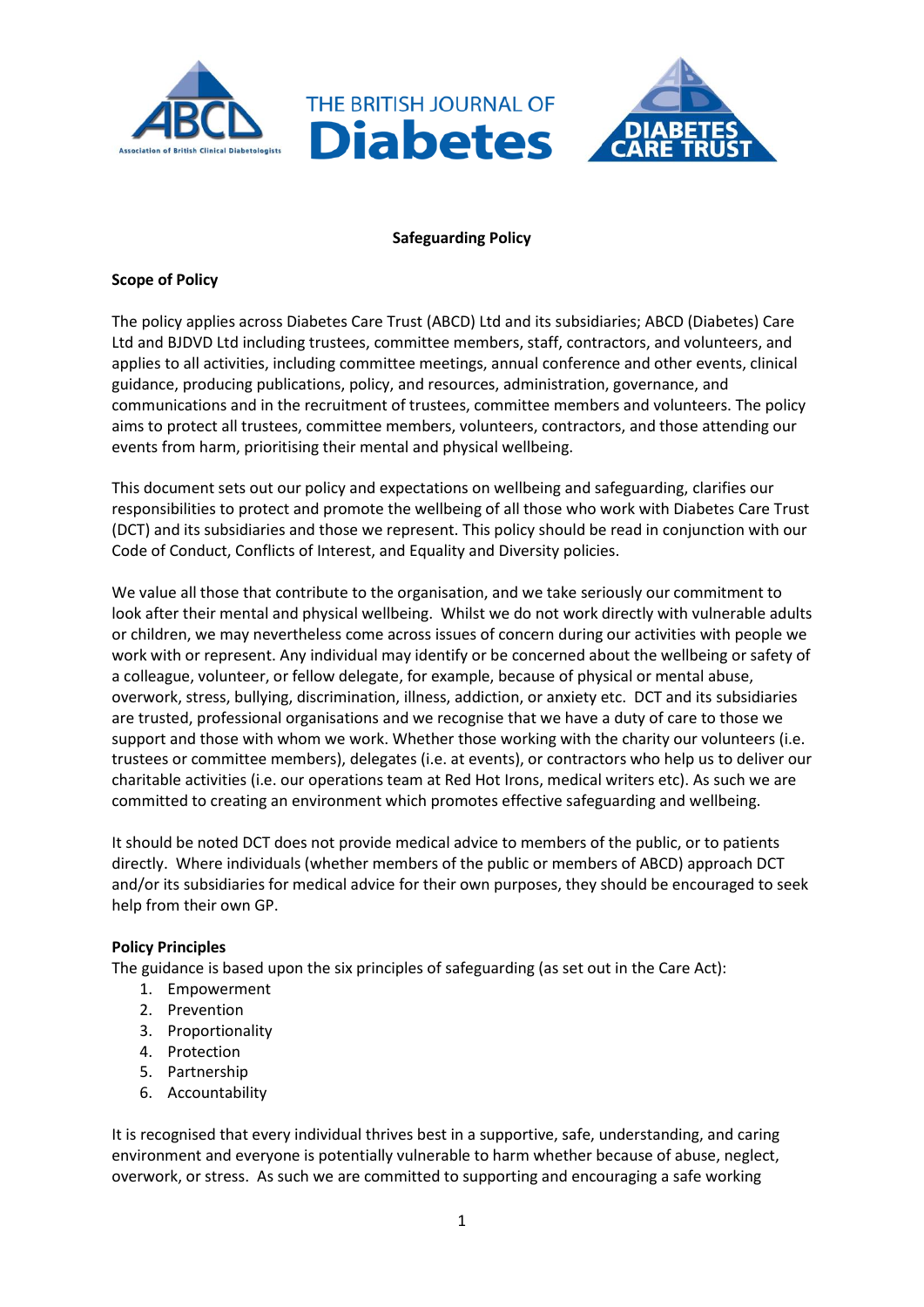

environment, in which all can express their views and opinions without fear of harm, judgement, bullying or abuse and will act where we feel support or intervention is appropriate, reasonable, and proportionate. Where we can help, and where it is appropriate and/or incumbent on DCT and/or its subsidiaries to do so, we will provide support, assistance, and guidance to those whose wellbeing or health is at risk.

# **Actions**

We will take the following actions to help ensure the safeguarding and wellbeing of those that work for or with DCT and/or its subsidiaries:

- We will foster a supportive and compassionate environment in which views and opinions can be expressed free from abuse, discrimination, judgement, or harm.
- We will take a genuine interest in our colleagues' welfare and wellbeing and provide opportunities in which individuals can raise concerns.
- We will encourage individuals to report any issues of concern so that appropriate action can be taken.
- We will record all relevant incidents and regularly review to ensure we identify any trends or patterns of concern.
- We will respond promptly and proportionately where issues are raised, offering support, guidance, and solutions, where it is possible and appropriate to do so. By way of example, interventions may include discussions with those involved, measures to address problems such as modifications or adaptations to behaviour, support to reduce workload, responsibilities or working hours, training to promote education, understanding and awareness, or signposting to appropriate agencies for help.
- We will build an environment of trust and confidence.
- We will respect the privacy, feelings, and individual circumstances of others.
- We will ensure that all those in the organisation are aware of their responsibilities under this policy and understand what to do if they have concerns, either in relation to themselves or others.

# **Process**

Any concerns regarding safeguarding or wellbeing of staff, volunteers, committee members, delegates or trustees should be reported in confidence to the Chair of Trustees, Dr Huw Alban-Davies. Alternatively, if on site, at a conference or learning event for example, the reporting should be to the lead person at the event who will in turn report the concern to the Chair of Trustees.

In most circumstances the Chair of Trustees will decide on appropriate and proportionate intervention if it is felt necessary and helpful to do so (being mindful of individual circumstances and the privacy of individuals).

Where the concern relates to the Chair of Trustees, the concern should be reported to the Vice Chair of Trustees and the decision on possible action will rest with the Vice Chair of Trustees.

Where the concern relates to any member of the Operational Team at Red Hot Irons, the Chair of Trustees will report to Tricia Bryant as Director of Red Hot Irons.

All incidents or issues of concern will be recorded by the Chair of Trustees in a confidential file. The file will contain an overview of the safeguarding or wellbeing concern, who raised the concern, the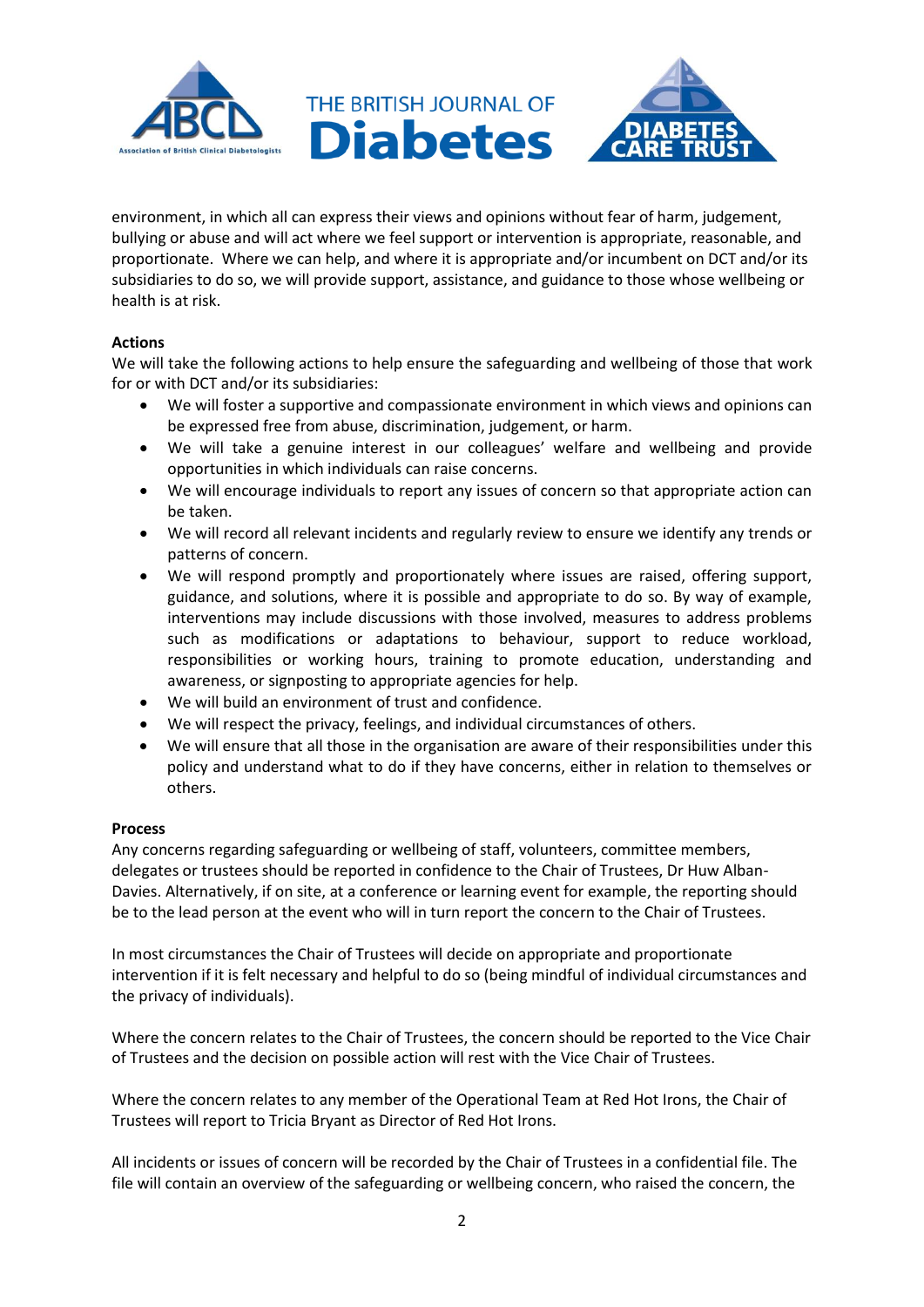

date (and where appropriate the location/event) the concern was raised and the date (if relevant on which the incident took place), what action was taken, and any outcomes. The file will remain confidential and accessible only by the Chair of Trustees. Where the incident relates to the Chair of Trustees, the report shall be made by the Vice Chair of Trustees.

DCT will, where required by law, report any safeguarding issues to the relevant authorities. It is impossible to map out the action required for every scenario, as each step taken should be informed by the six principles of safeguarding and be informed by discussions with those concerned. However, the table below outlines potential safeguarding and wellbeing areas of concerns, signs, and indicators to look out for, and the action that might be taken once the concern has been identified.

| Type of concern         | Signs/Indicators              | Action                                               |
|-------------------------|-------------------------------|------------------------------------------------------|
| <b>Physical Illness</b> | Regular or unexplained        | Contact individual to establish                      |
|                         | absence from meetings         | wellbeing or raise concerns.                         |
|                         | Physical signs of illness,    | Establish if individual needs to seek                |
|                         | weight loss, tiredness,       | advice from own GP.                                  |
|                         | bruising, persistent cough,   | Establish if adaptations needed to ease              |
|                         | breathlessness.               | workload, change priorities, or increase<br>support. |
|                         |                               | Maintain communication and support,                  |
|                         |                               | the frequency of contact to be made in               |
|                         |                               | agreement with individual.                           |
|                         |                               | Alert others as appropriate and with                 |
|                         |                               | consent of individual                                |
| Anxiety,                | Regular or unexplained        | Contact individual to establish                      |
| depression, or          | absence from meetings         | wellbeing.                                           |
| other mental            | Quiet/withdrawn               | Establish if individual needs to seek                |
| health concerns         | Weight loss                   | advice from own G.                                   |
|                         | Lack of communication         | Establish if adaptations needed to ease              |
|                         | Lack of confidence, loss of   | workload, change priorities, increase                |
|                         | self esteem, visual signs of  | support.                                             |
|                         | self harm. Increased          | Maintain communication and support,                  |
|                         | emotional state - crying,     | frequency in agreement with                          |
|                         | irritability, loss of temper  | individual.                                          |
|                         | etc.                          | Alert others as appropriate and with                 |
|                         |                               | consent of individual                                |
| Physical,               | Unexplained injuries          | Make enquiries as to wellbeing, raise                |
| emotional, or           | Bruising, broken bones,       | concerns with individuals involved.                  |
| sexual abuse,           | burns, scalds, fear, signs of | Establish whether action is needed to                |
| neglect                 | neglect, unkempt,             | stop abuse/neglect and, if so, who can               |
|                         | malnourishment, signs of      | take this action.                                    |
|                         | manipulation or control -     | Encourage individual to seek help from               |
|                         | e.g. financial dependence,    | appropriate authorities with                         |
|                         | lack of freedom, individual   | signposting if possible and appropriate.             |
|                         | becomes                       | Follow up, keep in touch, monitor, and               |
|                         | withdrawn/frightened          | maintain contact with individual to                  |